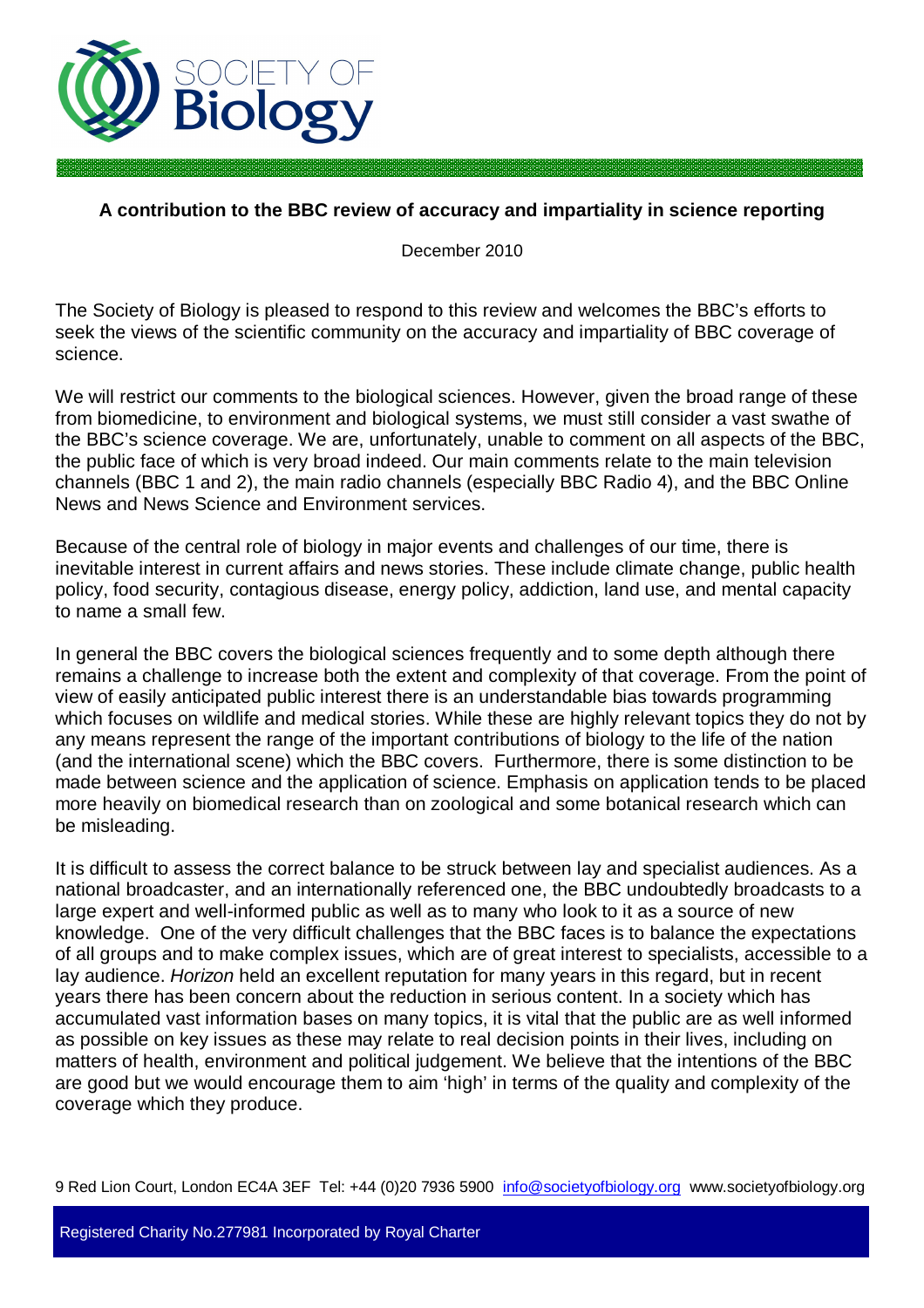

Biology can be entertaining, surprising and amusing as well as intriguing and these aspects are undoubtedly an audience draw for the BBC. They are often the access points which draw students and enthusiasts to dedicated study in science. The success of BBC Radio 4's *So You Want to be a Scientist* this year is testament to the fact that there is a big public interest in the ups and downs of genuine scientific work. Within the world of professional science there is human drama too, although personal conflict is rarely a good access points for the illumination and explanation of science, despite being interesting news.

News coverage in general on the BBC carries great weight and so its accuracy and fairness is viewed acutely by the scientific community. While features, commentaries, specialist programmes and blogs are viewed overall as attempting to be fair and accurate there remains concern about the pressures placed on judgement by the demands of rapid news cycles. This can operate in several ways. New reports, even in eminent journals, may not always represent the dramatic development status accorded them in news items. We understand that it is important for short news stories that findings are easy to present with daily-life context and relevance. This means that basic research studies, which are often the more profoundly relevant to the scientific community are unheeded, and this can create an impression that easily translatable research is the public priority. It also runs the risk of continually raising hopes of scientific and particularly medical breakthroughs as there is an understandable editorial interest in health-related stories. There is concern however at a tendency to 'medicalise' basic biological research in order to bring these stories to a perceived ready audience.

Another significant concern raised about news coverage is the treatment of risk. Apart from the absolute risk of death incurred at birth (it is an inevitable consequence), subsequent 'when and how' risks are all partial and therefore require relative or numerical expression. It remains very difficult but important to communicate risk to the general public and this is not aided by either sensationalism or repeated pressing of interviewees for definitive answers, which is perceived as a problem by biologists. Concerns have been raised that professional scientists reluctant to give unqualified answers can be perceived as fudging obfuscators and this is unhelpful to both the message and the messenger.

Science progresses by debate and experimentation but this is rarely a formal two-way debate. While we understand and endorse the BBC focus on unbiased reporting, we feel that simple attempts to achieve this can of themselves introduce bias when the chosen method is to invite opposing sides on an issue to make comment. Much has already been said on this topic, particularly in relation to coverage of the MMR controversy in the media broadly (including the BBC) and we do not wish to re-tread old ground. However, we must represent a notable sentiment in the biological community that this remains and issue in news coverage of science with societal impact. Climate change and GM technology, among other topics draw comment and a mixture of scientific and social argument. Correct representation of the science and the professional views of scientists on these matters is certainly challenging in a news context but we recommend that the more frequently they are handled outside the news environment the better. Radio 4 (*Today, In Our Time, Material World, More or Less* and others) and the main online pages (Green Room, Richard Black, blogs etc) generally make a good contribution in this (despite occasional causes for concern). Special programmes such as Roger Harrabin's recent two part reflection on his experiences in reporting climate change (*Uncertain Climate*) are also an interesting development. We believe that a public with a proven interest in following complex thrillers, electoral systems, families and social sagas is entirely receptive to hearing about the complexities of science and of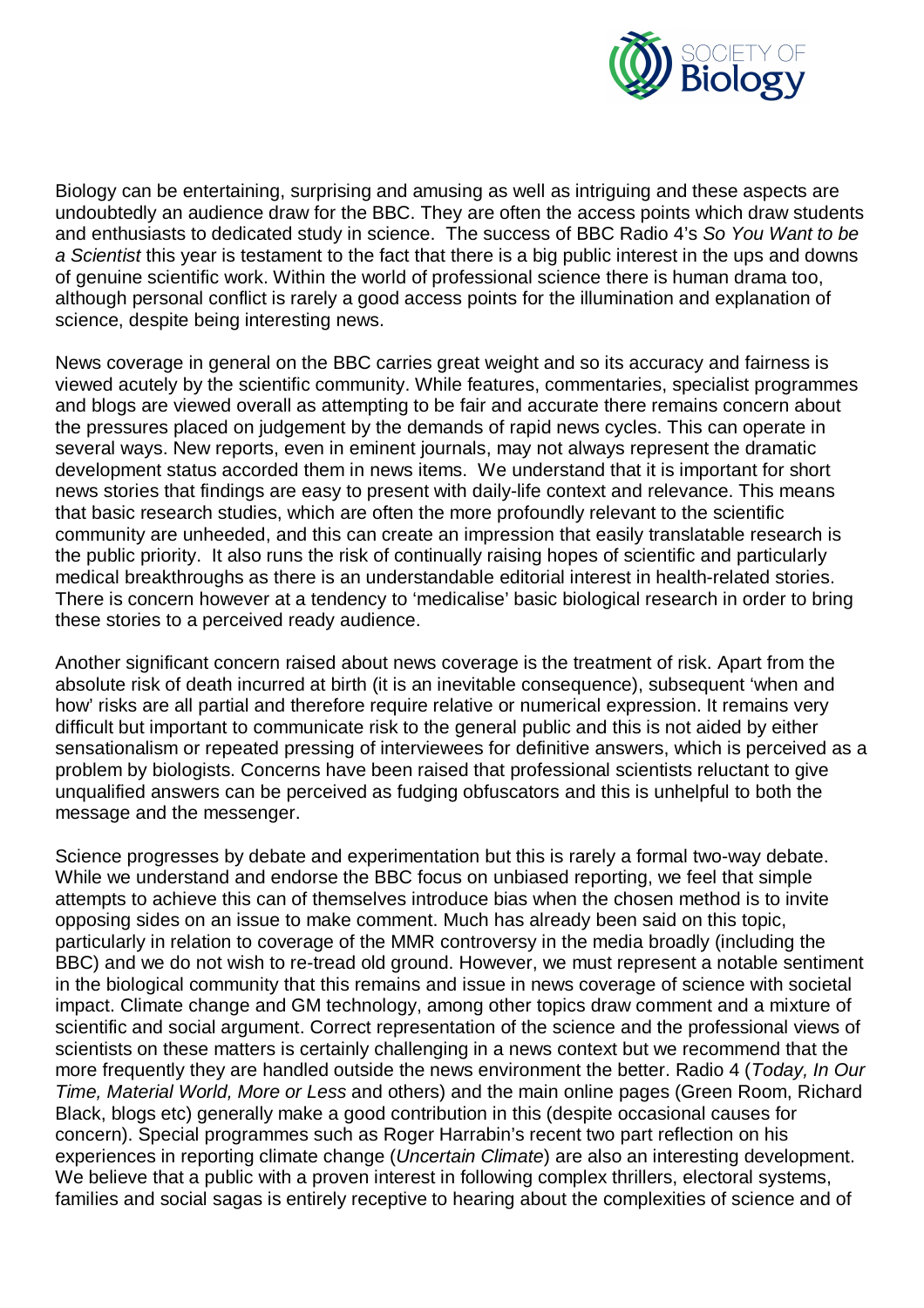

understanding that majority and minority views can often be just that. The popularity of narratives in which a non-orthodox thinker triumphs over the establishment is of course based upon many important cases, but this must not be allowed to become the dominant narrative because this of itself will introduce bias. Many plucky and well-intentioned (as well as less so) scientists challenge the existing wisdom but it would be wrong to create an environment in which such a cast of characters is seen as inevitably leading to the triumph of the individual. Often it does not, and exploration of this story-line is also important.

## **Summary**

In general, the Society regards the BBC's efforts to be impartial and accurate to be widespread and genuine and we encourage the BBC not to simplify and reduce the scope of reporting in an attempt to accommodate these objectives.

In particular, the Society urges the BBC to:

- Provide programming and editorial comment to encourage a better understanding of relative risk, especially in medical stories.
- Create more balance in the range of biology stories by some reduction in the focus of medical and environmental issues in favour of the many other areas of life science, and to aim to communicate the diverse and complex storylines which evolve in science.
- Continue to use the experience of the MMR vaccine story to endeavour not always to give equal weight to opposing sides of an argument, instead taking account also of the relative weight of each argument.

The **Society of Biology** is a single unified voice for biology: advising Government and influencing policy; advancing education and professional development; supporting our members, and engaging and encouraging public interest in the life sciences. The Society of Biology is a charity, created by the unification of the Biosciences Federation and the Institute of Biology, and is building on the heritage and reputation of these two organisations to champion the study and development of biology, and provide expert guidance and opinion. The Society represents a diverse membership of over 80,000 - including practising scientists, students and interested nonprofessionals - as individuals, or through the learned societies and other organisations listed below.

The Society of Biology is pleased for this response to be publicly available and will shortly place a version on www.societyofbiology.org . For any queries, please contact Dr Laura Bellingan, Society of Biology, 9 Red Lion Court, London, EC4A 3EF. Email: policy@societyofbiology.org